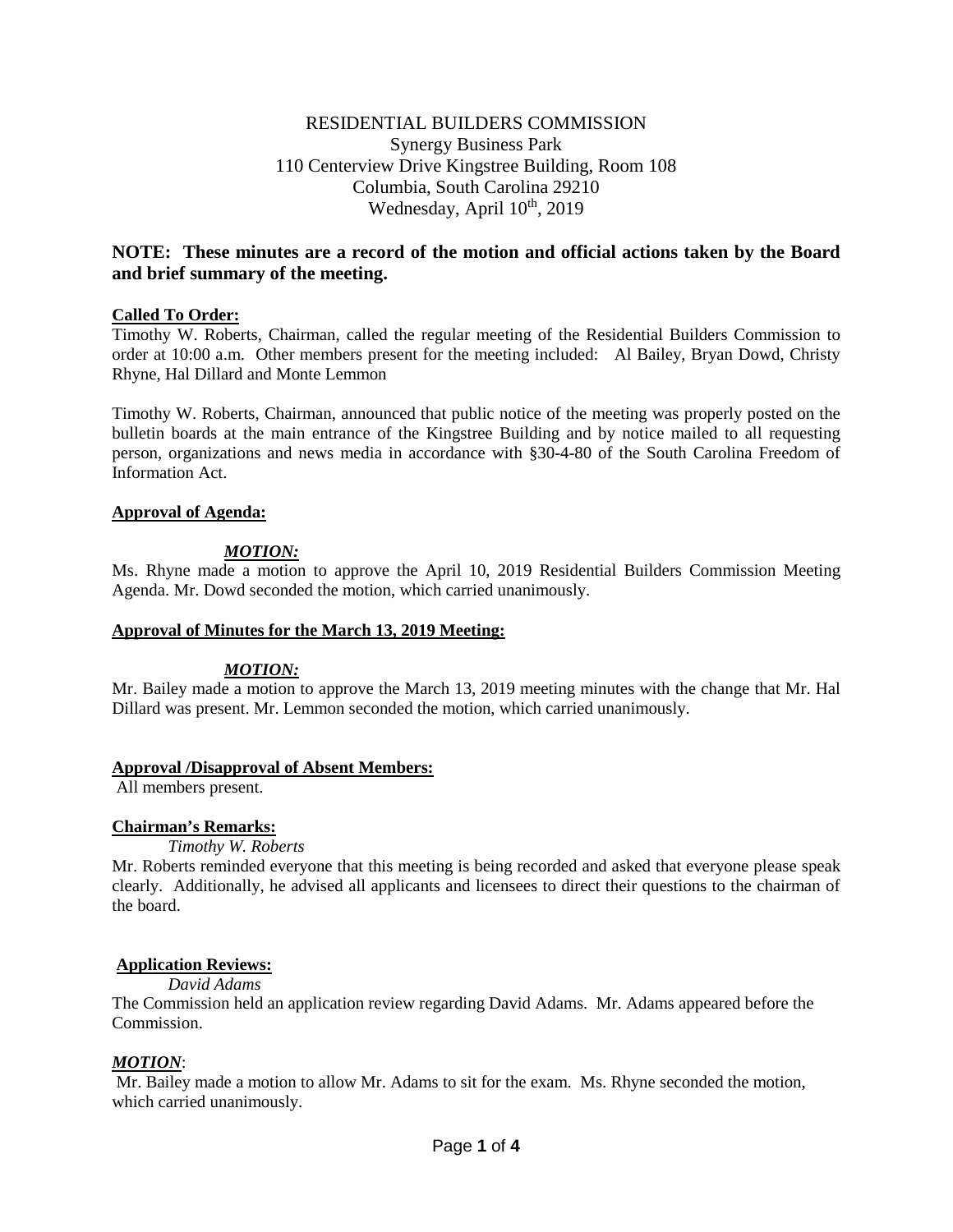*Eugene Stone*

The Commission held an application review regarding Mr. Eugene Stone. Mr. Stone appeared before the Commission.

## *MOTION*:

Mr. Dillard made a motion to allow Mr. Stone to sit for the exam. Mr. Dowd seconded the motion, which carried unanimously.

## *Chad Ferguson*

The Commission held an application review regarding Chad Ferguson. Mr. Ferguson appeared before the Commission and waived his right to counsel.

## *MOTION*:

Mr. Dowd made a motion to deny Mr. Ferguson's application at this time due to lack of experience. Mr. Bailey seconded the motion, which carried unanimously.

## *Marcus Stanley II*

Mr. Stanley did not appear before the Commission.

# *MOTION*:

No motions were made.

## *Jonathan Compton*

The Commission held an application review regarding Jonathan Compton. Mr. Compton appeared before the Commission and waived his right to counsel. He presented a witness, Mr. Merritt Jackson.

## *MOTION*:

Mr. Bailey made a motion to allow Mr. Compton to sit for the exam. Mr. Dillard seconded the motion, which carried unanimously.

## *Michael Gray*

The Commission held an application review regarding Michael Gray. Mr. Gray appeared before the Commission and waived his right to counsel.

## *MOTION*:

Mr. Dowd made a motion to allow Mr. Gray to sit for the exam. Ms. Rhyne seconded the motion, which carried unanimously.

## *Mauricio Rodriguez*

The Commission held an application review regarding Mauricio Rodriguez. Mr. Rodriguez appeared before the Commission and waived his right to counsel. He presented a witness, his wife, Ms. Rodriguez.

## *MOTION*:

Mr. Dillard made a motion to allow Mr. Rodriguez to sit for the exam. Ms. Rhyne seconded the motion, which carried unanimously.

## *Geramy Triplette*

The Commission held an application review regarding Mr. Geramy Triplette. Mr. Triplette appeared before the Commission and waived his right to counsel.

## *MOTION*:

Mr. Dillard made a motion to allow Mr. Triplette to sit for the exam. Mr. Lemmon seconded the motion, which carried unanimously.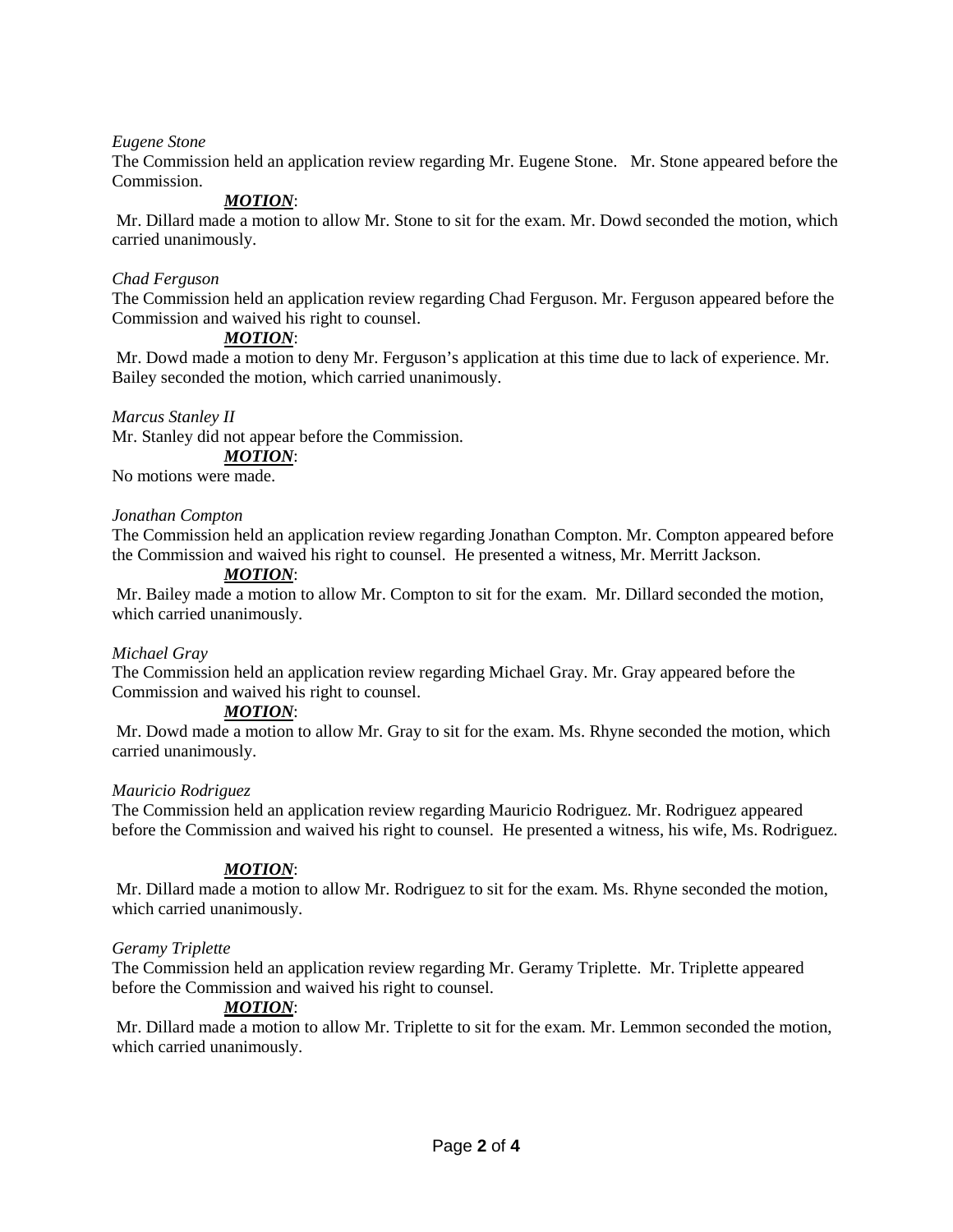#### *Madison West*

The Commission held an application review regarding Madison West. Mr. West appeared before the Commission and waived his right to counsel.

## *MOTION*:

Mr. Bailey made a motion to allow Mr. West to sit for the exam. Ms. Rhyne seconded the motion, which carried unanimously.

#### *Viktor Mironichenko*

The Commission held an application review regarding Mr. Viktor Mironichenko. Mr. Mironichenko appeared before the Commission and waived his right to counsel. He presented a witness, Ms. Masha Kavalenko.

## *MOTION*:

Ms. Rhyne made a motion to allow Mr. Mironichenko to sit for the exam. Mr. Bailey seconded the motion, which carried unanimously.

## *Ryan T. Cunningham*

The Commission held an application review regarding Ryan T. Cunningham. Mr. Cunningham appeared before the Commission and waived his right to counsel.

## *MOTION*:

Mr. Bailey made a motion to allow Mr. Cunningham to reinstate his license. Ms. Rhyne seconded the motion, which carried unanimously.

#### *Aaron Dunn*

The Commission held an application review regarding Aaron Dunn. Mr. Dunn appeared before the Commission and waived his right to counsel.

## *MOTION*:

Mr. Dowd made a motion to approve Mr. Dunn's specialty registration with the condition that he stays current with his probation and that he be required to carry a bond at all times. Ms. Rhyne seconded the motion, which carried unanimously.

## **Final Order Hearings:**

*Ms. Gina Shaw case#2017-417*

The Board held a Final Order hearing regarding Ms. Gina Shaw. Ms. Shaw was not present.

## *MOTION:*

Mr. Lemmon made a motion to adopt the Hearing Officer's Recommendation. Ms. Rhyne seconded the motion, which carried unanimously.

## *Ms. Donald Collins case# 2017-690*

The Board held a Final Order hearing regarding Mr. Donald Collins. Mr. Collins was not present.

## *MOTION:*

Mr. Dowd made a motion to adopt the Hearing Officer's Recommendation. Ms. Rhyne seconded the motion, which carried unanimously.

## **Memorandum of Agreement:**

*Paul Murphy Case# 2018-328*

Mr. Paul Murphy was present. The State was represented by Mr. Kyle Tennis, Esq. Mr. Tennis requested that the Commission accept the Memorandum of Agreement (MOA). **MOTION:**